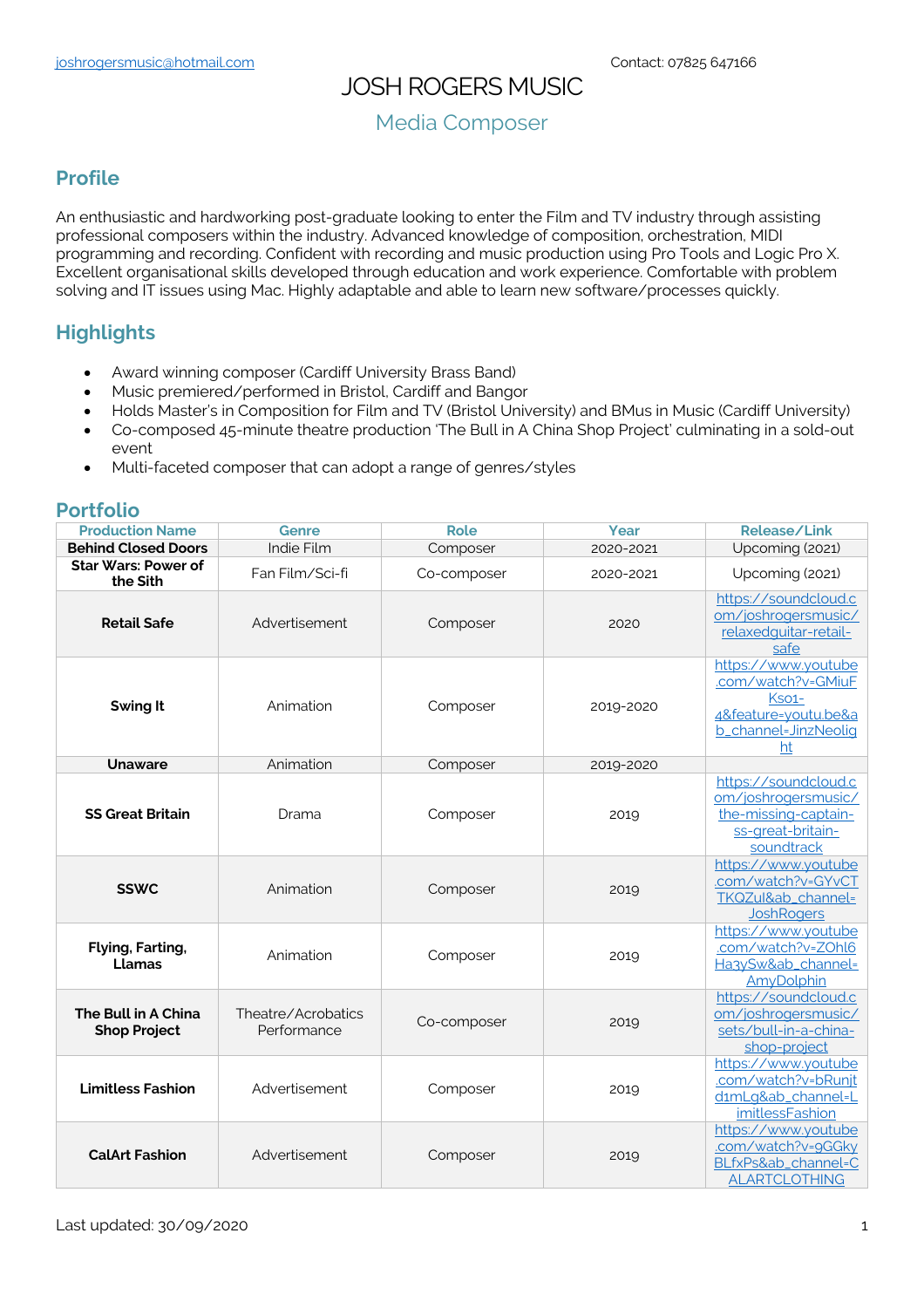## **Media Composer: Josh Rogers Music**

#### **(2018 – Current)**

- Composer for Josh Rogers Music working on short films, animation, adverts, theatre productions and TV
- Award-winning composer with music performed in Bristol, Cardiff and Bangor
- Engaging with Producers and Directors on a range of projects
- Building strong working relationships based on trust and mutual respect with Producers and Directors through meetings and correspondence
- Managing planning production schedules to ensure projects are delivered on time and within budget
- Planning and coordinating recording sessions with musicians directing recordings and undertaking postrecording production
- Management of technical administration such as contracts, negotiation of copyright, licensing and budget management for productions
- Promotion of own work and filmmakers through social media platforms
- Excellent understanding of Music Technology, recording and production

## **Band Box Wales: Assistant Manager**

#### **(July 2015 – Current)**

- Part-time assistant at family-run music retailer based in South Wales
- Duty Management of shop, advice and guidance to customers on purchases, assessment of customer needs, making recommendations on the purchase of instruments that best fit needs and experience
- Built and designed store website through the use of Wix Website builder
- Frequently updated online store, maintaining stock levels and correcting if needed
- Strong organisational skills when dealing with customer orders, enquiries, stock take and replenishment
- Supported the integration of Xero Accounting Software into the shop, enabling improved tracking of finances
- Promoted education opportunities with schools regarding the supply of musical equipment by contacting primary schools and speaking to and engaging with County music departments
- Frequent use of Microsoft Excel for finances and monitoring stock levels
- Handling cash transactions and agreeing deals and discounts
- Delivering excellent customer service

### **Nimbus Records: Work Experience**

#### **(March 2018)**

- Work experience at major classical records label overseeing their recording process
- Carried out administrative work for the office, updating their online store's details
- Shadowed Artistic Director, Adrian Farmer, during recording session of upcoming contemporary classical release
- Assisted in setting up cameras for recording promo for CD release